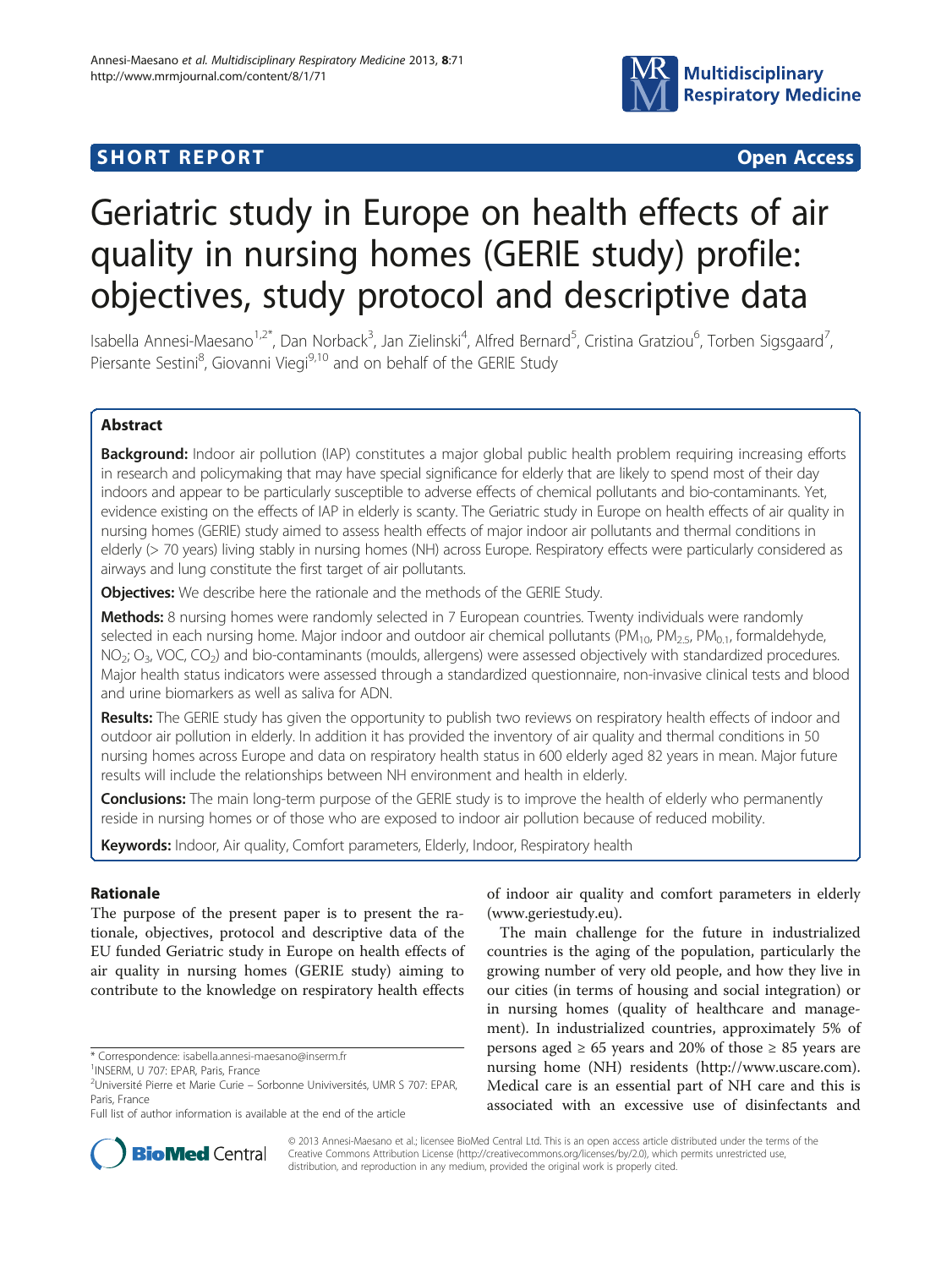cleaning products. Disinfectants, cleaning products and bio-contaminants are the major pollutants found in NHs [[1\]](#page-9-0). Inadequate ventilation can increase indoor pollutant levels by not bringing in enough outdoor air to dilute emissions from indoor sources and by not carrying indoor air pollutants out of the home. High temperature and humidity levels can also increase concentrations of some pollutants. This is a crucial issue as elderly are at greater risk of the effects of air pollution because of increased exposure and vulnerability [\[2](#page-9-0),[3](#page-9-0)]. There is scientific evidence that due to existing cardiopulmonary co-morbidities (cardiovascular diseases, chronic bronchitis, emphysema, and asthma), elderly suffer from reduced ability to breathe, and thereafter are greatly affected by the increased impairment that can result from exposure to air pollutants. Due to their reduced physical activities, outings and commuting, elderly result also to be more exposed to air pollutants in the place where they live. Although health effects of indoor air pollutants have been documented at the level of the general population [[4\]](#page-9-0), few investigations have targeted the elderly.

# GERIE objectives

The general objective of the GERIE study was to fill the gap that exists in the field of the knowledge of the effects of indoor air quality in elderly by targeting permanent residents of NHs and similar places hosting stably elderly people in Europe. Elderly living permanently in NHs were targeted in the GERIE study because, due to their situation and reduced mobility, their air pollution and other environmental exposure mis-classification is reduced so that they constitute an interesting study model. In addition, in NHs air pollutants are well characterized: the most important ones being cleaning products and bio-contaminants related to infections. The main long-term purpose of the GERIE study is to identify best practices in order to improve the health of elderly. Overall, the study will bring up also information also on mechanisms underlying the response of the organism to air pollutants in elderly.

Specific objectives of the GERIE study are to: 1) inventory on a community-wide basis the current levels of air pollutants and thermal conditions to which are commonly exposed the elderly in NHs across Europe and 2) estimate their impact on health, thus contributing an effort in the understanding of health risks in elderly. The ultimate objective is to provide a framework to help to improve air quality and thermal conditions in NHs and human health of elderly by setting health-based objectives for main air pollutants present in NHs. In order to be valuable the results had to be obtained in a sample of NH and elderly across Europe as assessed through a sample size computation.

Targeted air pollutants include those that are characteristic of indoor settings and NH in particular like particulate matter (PM) from cigarette smoke, combustion and outdoor transfer, nitrogen dioxide  $(NO<sub>2</sub>)$  typical of combustion and traffic, ozone  $(O_3)$  resulting from traffic, and volatile organic compounds (VOCs) due to disinfectants, cleaning products and furniture as well as biocontaminants following infections. They encompassed also moulds, microbes and allergens and comfort parameters like temperature, humidity and carbon dioxide  $(CO<sub>2</sub>)$  as a proxy of ventilation. Lastly building characteristics were considered. All these factors have been related to various health outcomes [[5\]](#page-9-0). In addition, potential biomarkers of exposure or effect were considered. These contained serum cytokines as markers of inflammation and serum or urinary markers of the integrity of the pulmonary barriers (SP-D, CC16 in serum) or renal function (serum Cystatin C, urinary RBP and albumin).

# GERIE protocol

The GERIE study consisted of a European multicentre cross-sectional study that collected and integrated information belonging to several different aspects of the interaction between the NH environment and health status. To this extent a semi-individual design with individual health data and ecological environmental exposure data at the NH level was adopted. As a crucial part of health assessment, NH airborne infection control policies and COPD friendliness were appraised. Information on GERIE Study protocol and methods are available at [\(www.geriestudy.eu\)](http://www.geriestudy.eu).

# Nursing homes sample and population

Eight NHs were randomly selected in a geographical area representative of the city in each of the 7 countries participating in the GERIE study. In each NH, at least 20 individuals aged ≥70 years were randomly selected to fill in the standardized questionnaire on health and risk factors and to undergo physical examination including non-invasive clinical tests such as breath analysis and blood and urine sampling for a total of almost 1000 individuals. This was an overestimated sample size based on the fact that there would have been refusals. Indeed, a sample of almost 600 individuals was sufficient to reach the statistical power (actually a 80 percent power) necessary to investigate the relationship between elevated exposure to indoor air pollutants (based on the  $3<sup>rd</sup>$  tertile of the air pollutant distribution) and common diseases or symptoms (15%). In each centre, the lack of representativeness of the sample of NHs was checked using the information obtained in the state of art on "Nursing Homes across Europe". This report provides an idea of the estimated elderly population resident in homes in the seven countries. In each country, the list of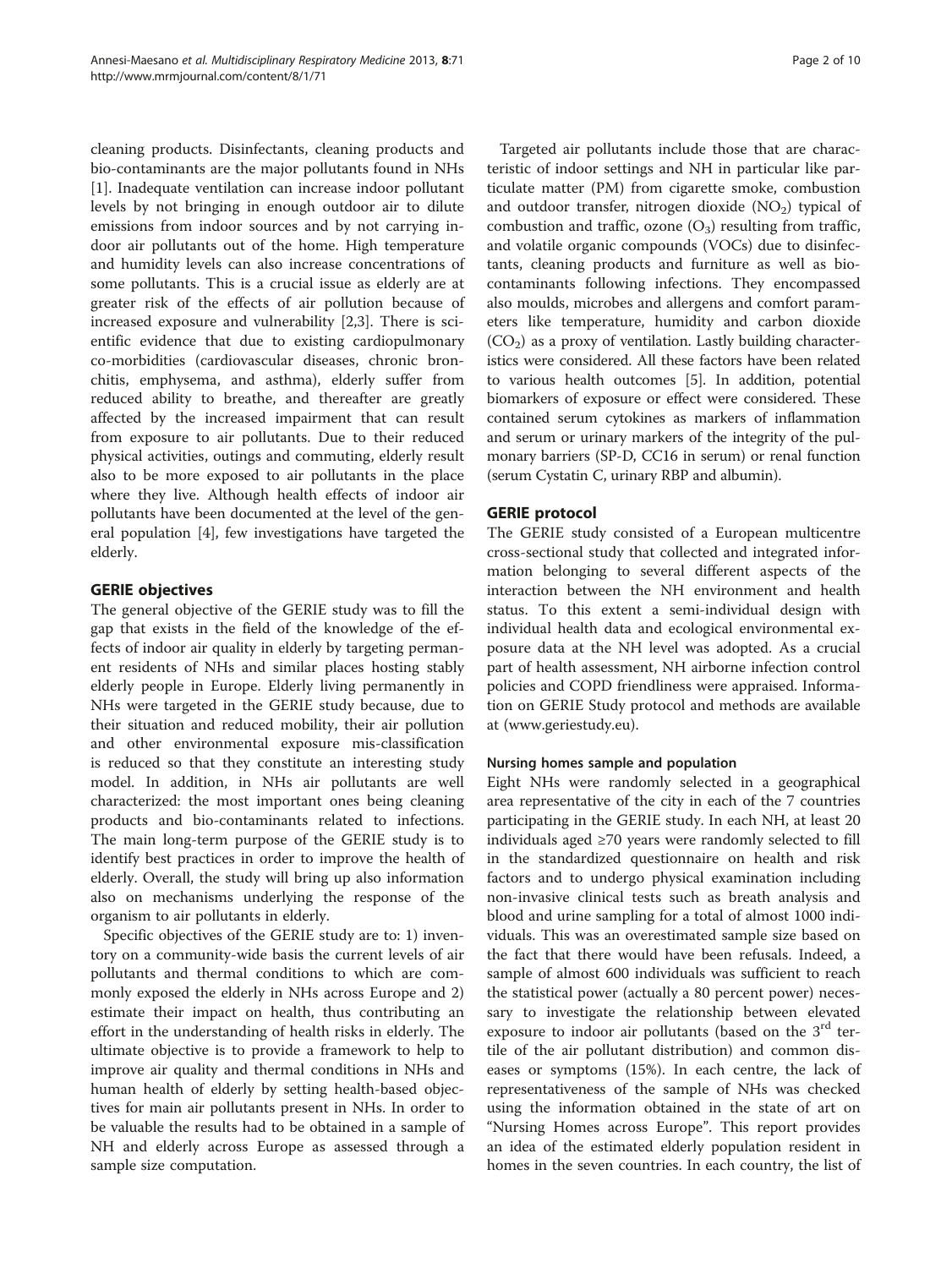residents was obtained by the managers of the NHs after having filled the terms and the conditions of the respect of the privacy.

All the individuals randomly chosen that accepted to participate in the GERIE Study were included, interviewed and underwent the physical examination including the tests and specimen collection. In case of refusal at the recruitment, other individuals were randomly chosen in the same NHs in order to attain the fixed sample size. To this extent, in each NH, 50 names of elderly were randomly selected before starting the field survey. The ranking was respected in individual selection. An information plan was prepared to explain the study method to the individuals or to their relatives and receive their informed consent to be enrolled in the study. It contained an information letter and a consent form that was signed by the participants. The study protocol underwent the approval of the Ethical committee of each country as requested by the country law.

## Environmental assessments and building characteristics

The NH setting was characterized through environmental assessments of air quality and comfort parameters and building characteristics of the NH. The buildings were inspected in detail by a technician that performed also environmental measurements at the same time period as the medical investigations.

In order to characterize at best the living conditions of the elderly, environmental assessments were performed at least in the living room, i.e. the room where the elderly persons spent the majority of their time. In some NH, several rooms were considered. Comfort and chemical paramters that were measured included room temperature, relative air humidity,  $PM_{10}$ ,  $PM_{2.5}$ ,  $PM_{0.1}$ , formaldehyde, nitrogen dioxide (NO<sub>2</sub>); ozone (O<sub>3</sub>), specific volatile organic compounds (VOC) and carbon dioxide  $(CO<sub>2</sub>)$  concentrations. In addition, dust samples were collected from floors and chairs by using vacuum cleaning in a standardised fashion and used for analysis of allergens (cat, dog, horse, house dust mites) and microbial markers. Moreover, a simplified method to collect fungal and bacterial DNA was assessed, by means of a sterile top, from the upper part of the door frame, which contains dust accumulated during many months. The Petri-dish method [[5\]](#page-9-0) was used to collect airborne particles, and analyzed for allergens, bacterial DNA and fungal DNA. Lastly, acoustics (reverberation time), noise level (dBA) and illumination (lux) were measured in the living rooms.

Information about daily (24 h) mean outdoor temperature, relative air humidity and wind velocity were collected from local meteorological authorities, during the measurement days and during the colder part of the year (heating season). The following section (GERIE Study methods to assess air pollutants and comfort parameters)

shows the detail of the assessments. All measurements were made during normal activities and under representative conditions. Outdoor exposure measurements of chemical and microbial pollutants were also performed during the same time period and by the same methods as the indoor measurements.

# GERIE Study methods to assess air pollutants and comfort parameters

- Temperature, relative humidity, and carbon dioxide concentrations were measured during two days by an instrument with data loggers (Q-track)
- Illumination was measured at 20–30 points in each living room by a conventional lux-meter, in two different days.
- Acoustics in the living room (reverberation time) was also measured
- Noise levels were measured in the living room at three different conditions. Empty living room with windows closed and empty living room, windows opened. These measurements were both performed during lunch time. In addition, noise measurements (dBA) during the day were performed by an integrating sound meter.
- Particles  $PM_{10}$ ,  $PM_{2.5}$  and ultra-fine particles  $(PM<sub>0.1</sub>)$  were measured during two days by portable instruments with data loggers (Dust-track and P-track)
- In addition, high flow pumps (18 L/min) were used to collect  $PM_{2.5}$ ,  $PM_{10}$  particles on filter, for gravimetric analysis.
- Measurements of  $NO<sub>2</sub>$ , and ozone was performed with two samples per living, each sampled during one week, with diffusion samples from IVL (Gothenborg, Sweden).
- Benzene and other specific volatile organic compounds (VOC) were measured by passive samplers (either the ORSA diffusion sampler or the RADIELLO diffusion sampler) during the heating season with two samples per living room (one week sampling time), and by pumped sampling on charcoal tubes (0.25 L/min; 4 hours sampling time). Analysis was performed by gas chromatography–mass spectrometry (GC-MS, [\[6\]](#page-9-0)).
- Formaldehyde was measured during one week by another diffusion sampler (RADIELLO or other) [\[7](#page-9-0)].
- ELISA/monoclonal antibodies were used for allergen analysis (house dust mite, cockroach, mould allergens) [\[8\]](#page-9-0) in settled dust and airborne dust.
- Viable and total airborne moulds and bacteria were sampled on nucleopore filter, analysed by the CAMNEA Method [[5\]](#page-9-0)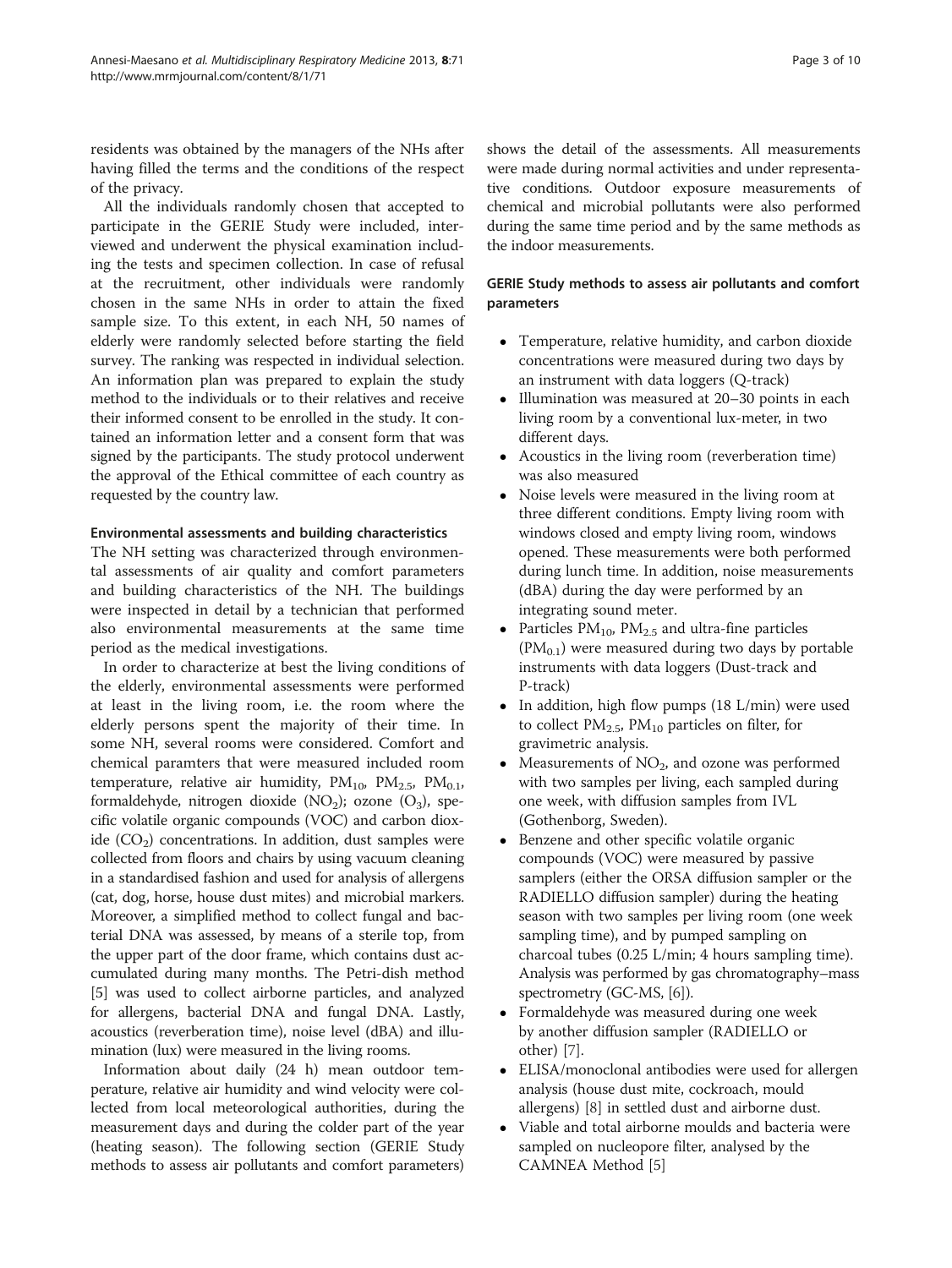- Bacterial DNA and fungal DNA in settled dust (and if possible in air samples collected), were determined by quantitative PCR, in co-operation with Sangtec, Stockholm, and Ancona, Uppsala. General bacterial and fungal DNA, as well as species specific DNA for some more relevant species were analyzed. Measurement of species specific and general fungal DNA-sequences, by quantitative PCR [\[9\]](#page-9-0) were performed in settled dust and airborne dust, collected by the Petri dish method. Recent studies indicate that bacterial DNA as such can be a potent stimulator for the immune system, and that endotoxin is a marker of bacterial DNA [\[10\]](#page-9-0). DNA analysis of fungal sequences
- has been recently developed [[9](#page-9-0)]. Chemical markers (ergosterol for fungal biomass, muramic acid for bacterial peptidoglycan, and 3-hydroxy fatty acids for endotoxin) were analyzed in settled dust sampled by vacuuming floor and chairs according to a standardized protocol and analyzed by gas chromatography/ tandem mass spectrometry (GC-MSMS) [[11](#page-9-0),[12](#page-9-0)].
- Microbial particles by an electrostatic samples (5 L/min flow) were used for viral analysis.
- Irritants from disinfectants (e.g. chlorine) were determined by classical analysis.

Details on constructions, materials, type of ventilation system, signs of building dampness, information on physical space e.g.  $m^2$ /person,  $m^2$  of the living room/ shared rooms were collected using a standardized form.

To ensure the quality and reproducibility of data collection, a specialized Environmental Team was established. Before the beginning of the field survey, members of the Environmental Team organized a technical meeting to which at least one member of each centre participated. The aim of the meeting was to describe the methods to be used and to provide hands-on training to local operators who were involved in the field survey. At least one member of the Environmental Team participated in the field survey in each centre, with the help of the local operator trained in the preliminary technical meeting. After participating in the survey with the supervision of a member of the Environmental Team, local operators could become members of the team and participate as team member in surveys in other centres.

# Health assessments

In the GERIE Study, health status was assessed through a questionnaire, interview tests, clinical investigations and biomarkers (Table 1).

Questionnaire and tests: An epidemiological questionnaire composed of several sections was administrated by trained personnel to all the selected elderly individuals. For the purpose of the survey and because elderly people

get tired rapidly, only the respiratory health and comorbidity section were considered as compulsory. Facultative sections of the questionnaires and tests included a depression scale and test interviews in order to identify the presence of depression and cognitive problems to evaluate cognitive performance and quality of life that were proposed to individuals that agree. Respiratory symptoms and diseases were assessed using a standardized questionnaire, which was derived from the European Respiratory Health Survey (ECRHS) [[13](#page-9-0)] and the Three-City Study, which has been conducted on cognitive decline and vascular aging in older French adults [\[14,15](#page-9-0)]. This questionnaire also contained questions on personal factors and medical background data, such as smoking habits, alcohol consumption, medication consumption, socio-economic conditions, familial status, occupational history, exposures in the home environment in the past as well as brief information about other morbidities. Risk factors for illness and disability were recorded. As previously said, questions and tests on cardiovascular diseases, depression and dementia cognitive skills and others were proposed as facultative.

Clinical investigation: All clinical investigations were performed in the NH, in the same period as the environmental survey, by an experienced nurse or specialist physician, under the supervision of at least one member of a specialized Clinical Team formed according to the same rules as described for the Environmental Team above. A technical meeting to prepare and train local operators involved in the field survey was held at the same time as the Environmental technical meeting. The clinical investigation included measurement of heart's

|  | Table 1 GERIE Study methods to assess health outcomes |  |
|--|-------------------------------------------------------|--|
|--|-------------------------------------------------------|--|

| Tool                              | Compulsory or<br>facultative  | <b>Health outcome</b>                   |  |  |  |  |
|-----------------------------------|-------------------------------|-----------------------------------------|--|--|--|--|
| <b>Ouestionnaire and</b><br>tests | Compulsory<br>(questionnaire) | Respiratory symptoms and<br>diseases    |  |  |  |  |
|                                   | Facultative (tests)           | Depression                              |  |  |  |  |
|                                   |                               | Cognitive function<br>comorbidity       |  |  |  |  |
| <b>Clinical tests</b>             |                               |                                         |  |  |  |  |
| Electrocardiogram                 | Facultative                   | Heart's electrical activity             |  |  |  |  |
| Spirometry,                       | Compulsory                    | Lung function                           |  |  |  |  |
| Saturometry                       | Compulsory                    | Oxygen saturation of<br>arterial blood. |  |  |  |  |
| Tear film stability<br>(BUT)      | Compulsory                    | Functionality of the eye                |  |  |  |  |
| Acoustic<br>rhinometry            | Compulsory                    | Nasal patency                           |  |  |  |  |
| CO in exhaled air                 | Compulsory                    | Effective indicator of<br>smoking       |  |  |  |  |
| NO in exhaled                     | Compulsory                    | Lower airways<br>inflammation           |  |  |  |  |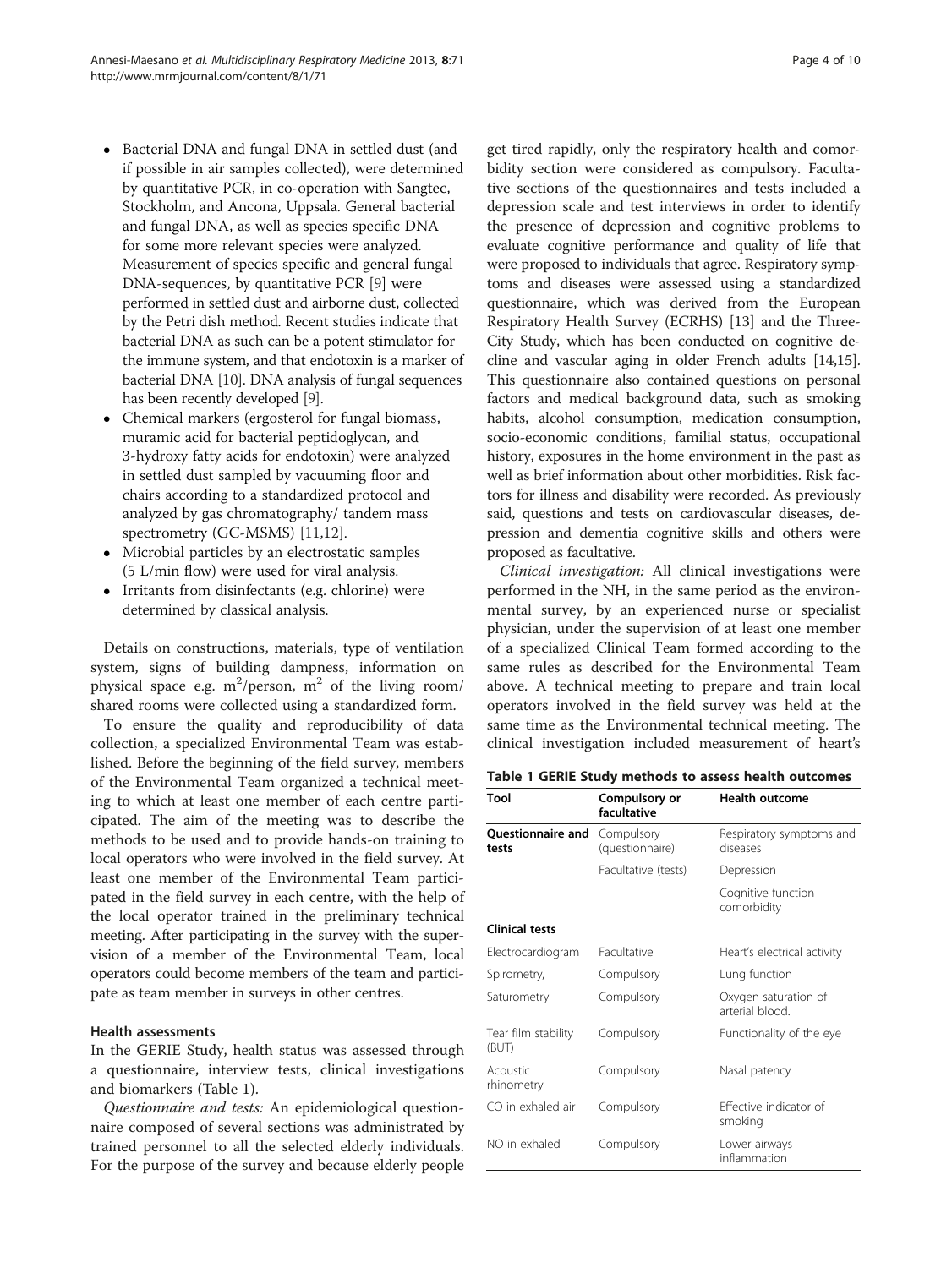electrical activity through electrocardiogram, lung function with spirometry, oxygen saturation of arterial blood with saturometry, functionality of the eye with tear film stability (BUT), nasal patency measured by acoustic rhinometry, CO in exhaled air for detecting smoking. Furthermore, NO in exhaled air was performed in order to assess upper airways inflammation. All the assessments were performed using the same portable devices in all the centres and according to a standardized protocol (Dr Isabella Annesi-Maesano, Paris (spirometry and electrocardiogram), Prof. Dan Norback, Uppsala (BUT), and Prof Torben Sisgaard, Aarrhus (acoustic rhinometry, NO, CO, breath condensate) provided the device). Field personnel were trained for the purpose of GERIE. Spirometry was performed according to the guidelines of the European Respiratory Society. Oxygen saturation of arterial blood was measured through a pulse oximeter device attached to the earlobe or fingertip. Electrocardiogram (including blood pressure assessment) was performed according to the guidelines of the European Society of Cardiology. Tear film stability was estimated in each subject by two standardized methods: by measuring the time the subject could keep the eyes open when watching a fixed point at the wall [\[16\]](#page-9-0) and directly using a small eye microscope (Keeler Tearscope Plus. Keeler UK). Acoustic rhinometry (Rhin 2000; wideband noise; continuously transmitted) was performed under standardized forms (sitting), after 5 minutes of rest, and prior to the nasal lavage [[17](#page-9-0)]. Carbon monoxide (CO) was measured in exhaled air using a portable device (Smokerlyzer, [www.bedfont.](http://www.bedfont.com) [com](http://www.bedfont.com)). Lastly NO was measured in exhaled breath by a portable equipment (NIOX MINO) according to ERS guidelines.

Biomarkers: After approval by the institutional ethics committee, one blood sample (10 ml) and one spot urine sample were collected for each elderly in order to assess various biomarkers as well as saliva for DNA. Biomarkers included:

• Serum cytokines

Sera were assayed for an array of inflammatory cytokines by means of a multiplex cytofluorimetric assay (Luminex). The Luminex technique enables the measurement of many different analytes in the same test with a minimum of test material. (100 μl). In each individual, we included markers for acute inflammatory responses (TNF-alpha and IL1, IL-4, IL-6, IL-8). All these analyses were performed in a centralized laboratory in Arrhus (Prof. Torben Sisgaard, Aarrhus).

 Serum or urinary markers reflecting the integrity of the pulmonary barriers (SP-D, CC16 in serum) or renal function (serum Cystatin C, urinary RBP and albumin) according to established methods [\[18\]](#page-9-0).

In serum, we measured Clara cell protein (CC16) and surfactant-associated protein D. These two proteins have been validated as markers of the integrity (permeability or integrity of cells secreting them) of the lung epithelium. Not only these markers have been found to be altered in a variety of lung disorders (COPD, fibrosis…) and of lung toxicants, but recent studies suggest they might be predictive of an increased risk of mortality. We also measured serum Cystatin C, a sensitive and reliable marker of the glomerular filtration rate that has been found to predict mortality in elderly. In urine, we determined albumin and retinol-binding protein (RBP) to assess the integrity of the glomerular filter and of the proximal tubule respectively. These renal markers are frequently altered in elderly as a result of degenerative (diabetes) or cardiovascular diseases. Concentrations of urinary proteins were adjusted for creatinine. All these markers were determined using sensitive immunoassays in a unique laboratory in Brussels (Prof. Alfred Bernard).

# Airborne infection control policies and "COPD friendliness"

One ad hoc work-package included: 1) a global questionnaire survey to be conducted in all the NHs as well as an additional questionnaire for "COPD friendliness" derived from the "asthma-friendly school checklist" [\(http://](http://www.lungusa.org) [www.lungusa.org\)](http://www.lungusa.org) and 2) a satellite study to be conducted only in one centre with objective assessment of infections.

1) All nursing homes

A questionnaire survey was conducted in people living or working in all the European NHs recruited for the environmental studies (NH residents, caregivers, and administration staff). The questionnaire contained information on a variety of aspects including the presence and characteristics of Infection Control and/ or Indoor Air Quality policy, incontinence management practices; immunization policy about residents and health caregivers; occurrence and type of infection outbreaks (particularly respiratory, urinary, cutaneous and gastrointestinal infections); presence of infection control guidelines for indwelling devices, antimicrobial resistant pathogens, diarrhoea, and pressure ulcers; employee education regarding infection control, smoking, asthma and COPD, tobacco smoking policy, availability of tobacco smoking programs for NH residents and caregivers. The questionnaire was derived from published experiences and was validated by site inspection and by analysis of clinical records in a randomized sample [\[19\]](#page-9-0).

2) Satellite study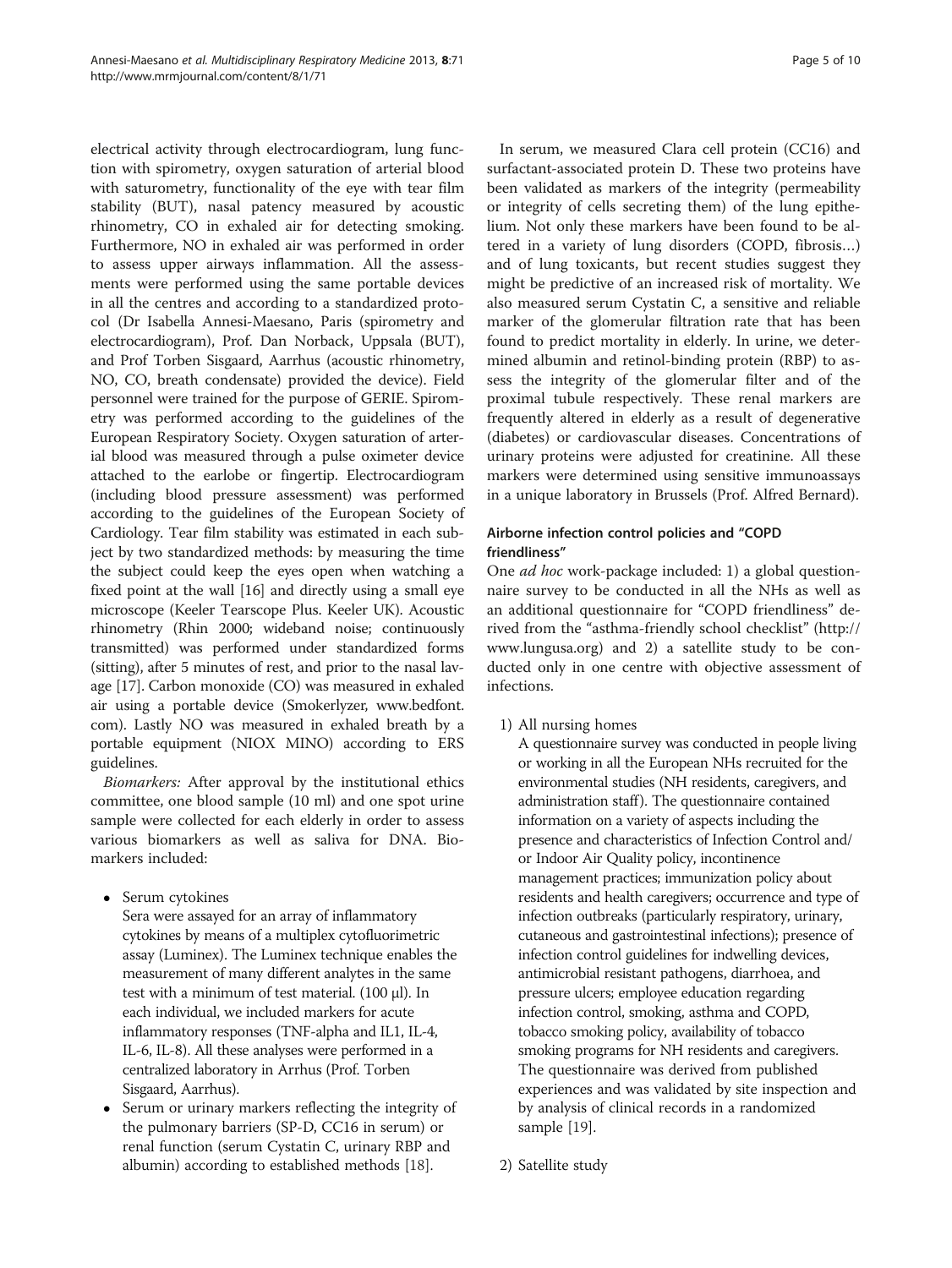To provide a more thorough assessment of the possible impact of airborne infection control measures, a satellite study was conducted in one of the selected centres (Prof. Piersante Sestini, Siena) where serum samples were specifically obtained from each NH resident to evaluate seroepidemiology of influenza virus A and B using enzymelinked immunosorbent assay. In addition, colonization by pneumococci was evaluated in residents and caregivers using throat swab cultures and PCR analysis using standardised methods. Infection outbreaks by influenza, respiratory syncytial virus (RSV) and metapneumovirus were actively monitored by PCR analysis of throat swabs of suspected cases. Results should be used to modify the infection control policy by addressing all the critical factors detected during the local assessment. Depending on the findings of the preliminary survey, these could include changes in air quality control (i.e. Improved ventilation), vaccination (i.e. Pneumococcal vaccine), caregiver vaccination and control (including antiviral prophylaxis when a case occurs) during influenza season, more accurate monitoring, and other ad hoc measures, according to the "Infection Control Measures for Preventing and Controlling Influenza Transmission in Long-Term Care Facilities" of the Centre of Disease Control [\(http://www.cdc.gov/flu/professionals/infec](http://www.cdc.gov/flu/professionals/infectioncontrol/longtermcare.htm) [tioncontrol/longtermcare.htm\)](http://www.cdc.gov/flu/professionals/infectioncontrol/longtermcare.htm).

Both study protocols underwent the approval of the Ethical committee in Siena according to the Italian law. The elderly were informed. A written consent was signed.

# Epidemiological and statistical analysis

Classical methods of epidemiology and statistics were used to analyse GERIE data. Health outcomes were defined according to the existing literature. They consisted of the prevalence of respiratory diseases or symptoms estimated according to age (in class), sex and centre and of results of clinical investigations and biomarkers that were mostly continuous variables. For each indoor air pollutants, the mean concentrations during the measurement period were provided in μg/m<sup>3</sup>. Similarly, for comfort parameters the mean was computed. The frequency of building characteristics was expressed as percentages. Exposure to indoor air pollutants and comfort parameters of the individuals participating in each survey was defined according to the median of the distribution in most analyses. However, it was not excluded to correlate air pollution concentrations taken as continuous variables with health outcomes measured in continuous (HTA, Forced Expiratory Volume in 1 sec…). When appropriate, the non-independence of data due to the fact that elderly from the same NH shared the same environment was taken into account through generalized estimating equation (GEE) models that are used to estimate the parameters of a generalized linear model with a possible unknown correlation between outcomes. In addition,

Potential confounders of the relationships between exposure and health indicators were defined as usually and taken into account in the analyses. Expected confounders include sex, social class, education centre, active and passive smoking, previous exposure to air pollutants, co-morbidities… Past exposures to occupational and environmental hazards were assessed also retrospectively. Exposure to outdoor pollution was modelled using appropriate approaches (proximity models of dispersion of air pollutants).

In the long-term, data collected in the GERIE study will be employed in the search for gene\*environmental interactions in the response to indoor pollutants and in the expression of the disease.

# Descriptive data

developed.

The total number of the elderly living permanently in the NHs selected in each centre and that participated in the GERIE study was 600, corresponding to a participation rate of 50% among the eligible persons. The elderly sample size was consistent with the computed sample size. The survey lasted 2 years. Data were collected between February and March 2009 in Sweden (Uppsala), June 2009 in Poland (Warsaw), December 2009 in Greece (Athens), between May and July 2010 in France (Reims), February 2011 in Italy (Arezzo), September 2011 in Denmark (Aarhus) and in October 2011 in Belgium (Brussels). The participation to the GERIE protocol is described in Table [2.](#page-6-0)

The objective of targeting elderly was obtained. The GERIE population was aged on average 82 years. 66% of them were aged over 80 years and 74% were women. Mean BMI was 26.8 kg/m<sup>2</sup>. Regarding education, 55 (11%) had never been to school and 173 (34%) attended only primary studies. The highest school level attained was in Poland with 25 (16%) of the elderly in a four year college. 210 (40%) of participants declared that they smoked. Regarding respiratory health status, breathlessness was the most frequently respiratory outcome reported with a prevalence of 46%, the highest prevalence was in Poland with 62% of the participants. 7% of them had asthma and COPD, 29% cough, 24% phlegm and 14% past year wheezing.

Indoor mean temperature in the 50 NHs of the GERIE study was 23°C; the least value was measured in Greece with 22°C. Mean relative humidity was on average 37%, the highest value was in Brussels 57%. Mean concentration of  $CO<sub>2</sub>$  was less than 1000 ppm in all NHs; the mean being 572 ppm. Only 105 (19%) individuals had an adequate ventilating system in the NHs in which they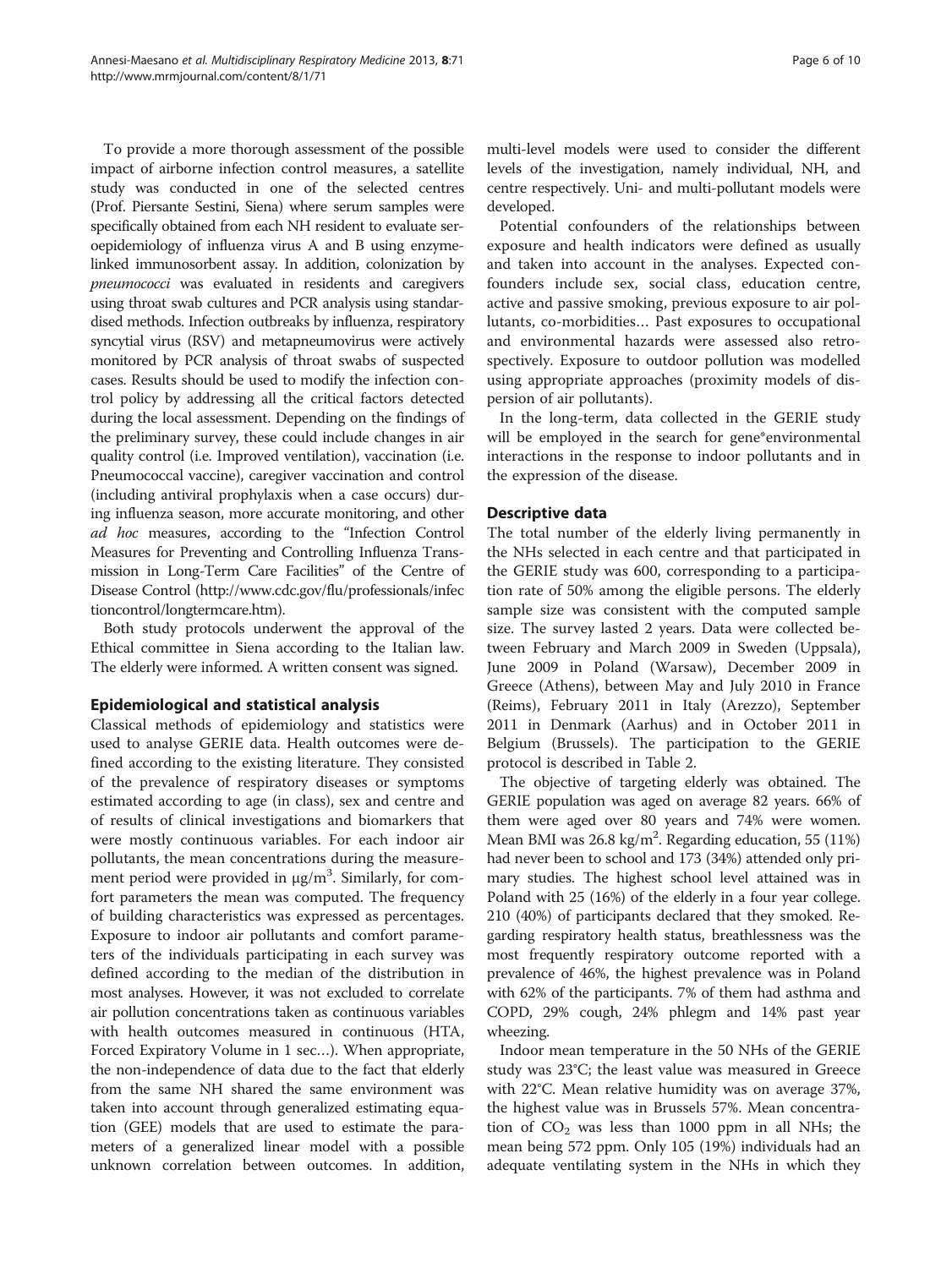<span id="page-6-0"></span>

| Table 2 Participation to the clinical exam (questionnaire and clinical tests) by country in the GERIE Study |  |  |
|-------------------------------------------------------------------------------------------------------------|--|--|
|-------------------------------------------------------------------------------------------------------------|--|--|

| Country        | N   | Date of visit                 | Core<br>Q | Optional Q<br>sections and<br>tests | Nurse<br>Q | NΗ<br>Q    | Spiro- eCO eNO<br>metry |   |   | Saturo-<br>metry | <b>Rhino-</b><br>metry | Tear<br>film |   | Saliva Urine Blood |   |
|----------------|-----|-------------------------------|-----------|-------------------------------------|------------|------------|-------------------------|---|---|------------------|------------------------|--------------|---|--------------------|---|
| Sweden         | 55  | 23 February - 8<br>March 2009 | ☑         | Χ                                   | Χ          | Χ          | ☑                       | ☑ | ☑ | ☑                | Ω                      | ☑            | Χ | ☑                  | X |
| Poland         | 170 | 15 - 23 June<br>2009          | ☑         | Χ                                   | ☑          | ☑          | ☑                       | ☑ | ☑ | ☑                | $\bigcirc$             | Χ            | ☑ | ☑                  | ☑ |
| Greece         | 83  | December 2009                 | ☑         | ☑                                   | ☑          | ☑          | ☑                       | ☑ | ☑ | ☑                | Χ                      | Χ            | ☑ | ☑                  | ☑ |
| Italy          | 63  | February 2011                 | ☑         | Χ                                   | ∩          | $\bigcirc$ | ☑                       | ☑ | ☑ | ☑                | X.                     | ☑            | ☑ | ☑                  | ☑ |
| France         | 134 | May-July 2010                 | ☑         | Χ                                   | ☑          | ☑          | ☑                       | ☑ | ☑ | ☑                | Χ                      | Χ            | ☑ | ☑                  | ☑ |
| <b>Belgium</b> | 35  | June 2011                     | ☑         | Χ                                   | Χ          | Χ          | ☑                       | X | X | X                | Χ                      | X            | Χ | ☑                  | ☑ |
| Denmark        | 59  | October 2011                  | ☑         | Χ                                   | Χ          | Χ          | ☑                       | X | X | Χ                | Χ                      | Χ            | Χ | ☑                  | ☑ |

 $\mathbf{Z}$  = Available data.

 $O =$  Data that have not been analyzed. X = Test or questionnaire not performed.

reside. The mean concentrations of  $PM_{10}$ ,  $PM_{0.1}$ , formaldehyde,  $NO<sub>2</sub>$  and  $O<sub>3</sub>$  measured in all countries were respectively: 29.8  $\mu$ g/m<sup>3</sup>, 12907 pt/cm<sup>3</sup>, 7.21  $\mu$ g/m<sup>3</sup>, 20.1 μg/m<sup>3</sup> and 21.1 μg/m<sup>3</sup>. The highest values of  $PM_{10}$ , PM<sub>0.1</sub> and NO<sub>2</sub> were observed in Athens with 56  $\mu$ g/m<sup>3</sup>, 23839 pt/cm<sup>3</sup> and 36.2  $\mu$ g/m<sup>3</sup>, respectively. For formaldehyde it was in Aarhus with 13.7  $\mu$ g/m<sup>3</sup> and for O<sub>3</sub> in Brussels with 42 μg/m<sup>3</sup>. Total fungal and Aspergillus/ Penicillium DNA was detected in most samples, both by pumped filter sampling and by the Petri dish sampling. Aspergillus versicolor DNA was detected in 14% of the filter samples and 28% of the Petri dish samples. Stachybotrys Chartarum DNA and Streptomyces DNA were uncommon, and could only be detected in the Petri dish samples. There were large variations of fungal DNAlevels between the rooms in the NHs. There was no standard values for acceptable levels of fungal DNA in indoor environments. Outdoor levels of fungal DNA was measured by pumped sampling outside 7 NHs (3 samples in Uppsala, one in Warsaw, one in Arezzo, and one in Reims). The mean indoor/outdoor ratio was 1.24 for total fungal DNA and 1.18 for Aspergillus/ Penicillium DNA, but there were large variation in the indoor/outdoor ratio as well as the outdoor levels. The highest outdoor levels were found in Uppsala and Warsaw, and the much higher indoor levels found by the pumped filter sampling in these two centres could be explained by high outdoor levels. There was no correlation between fungal DNA levels measured by pumped air sampling and Petri dish sampling. This could be due to different sampling periods (1 day versus 1 week) as well as different sampling properties for the two methods. The filter method can sample smaller particles (sub-micron) but the Petri dish method will sample larger particles by sedimentation. There were variations in mean levels of indoor and outdoor air pollution and bio-contaminants amongst centres.

# GERIE publications

So far, the GERIE Study (Table [3\)](#page-7-0) has engendered 3 publications: 2 in the frame of a state of art of existing data on the effects of air pollution on health in elderly and 1 using a biomarker.

1) A systematic review on health effects of outdoor air pollution that has been published in the IJTLD in 2012 [[20](#page-9-0)]. Compared to the rest of the population, the elderly are potentially highly susceptible to the effects of outdoor air pollution due to normal and pathological ageing. The purpose of the present review was to gather data on the effects on respiratory health of outdoor air pollution in the elderly, on whom data are scarce. These show statistically significant short-term and chronic adverse effects of various outdoor air pollutants on cardiopulmonary morbidity and mortality in the elderly. When exposed to air pollution, the elderly experience more hospital admissions for asthma and chronic obstructive pulmonary disease (COPD) and higher COPD mortality than others. Previous studies also indicate that research on the health effects of air pollution in the elderly has been affected by methodological problems in terms of exposure and health effect assessments. Few pollutants have been considered, and exposure assessment has been based mostly on background air pollution and more rarely on objective measurements and modelling. Significant progress needs to be made through the development of 'hybrid' models utilizing the strengths of information on exposure in various environments to several air pollutants, coupled with daily activity exposure patterns. Investigations of chronic effects of air pollution and of multi-pollutant mixtures are needed to better understand the role of air pollution in the elderly. Lastly, smoking, occupation, comorbidities,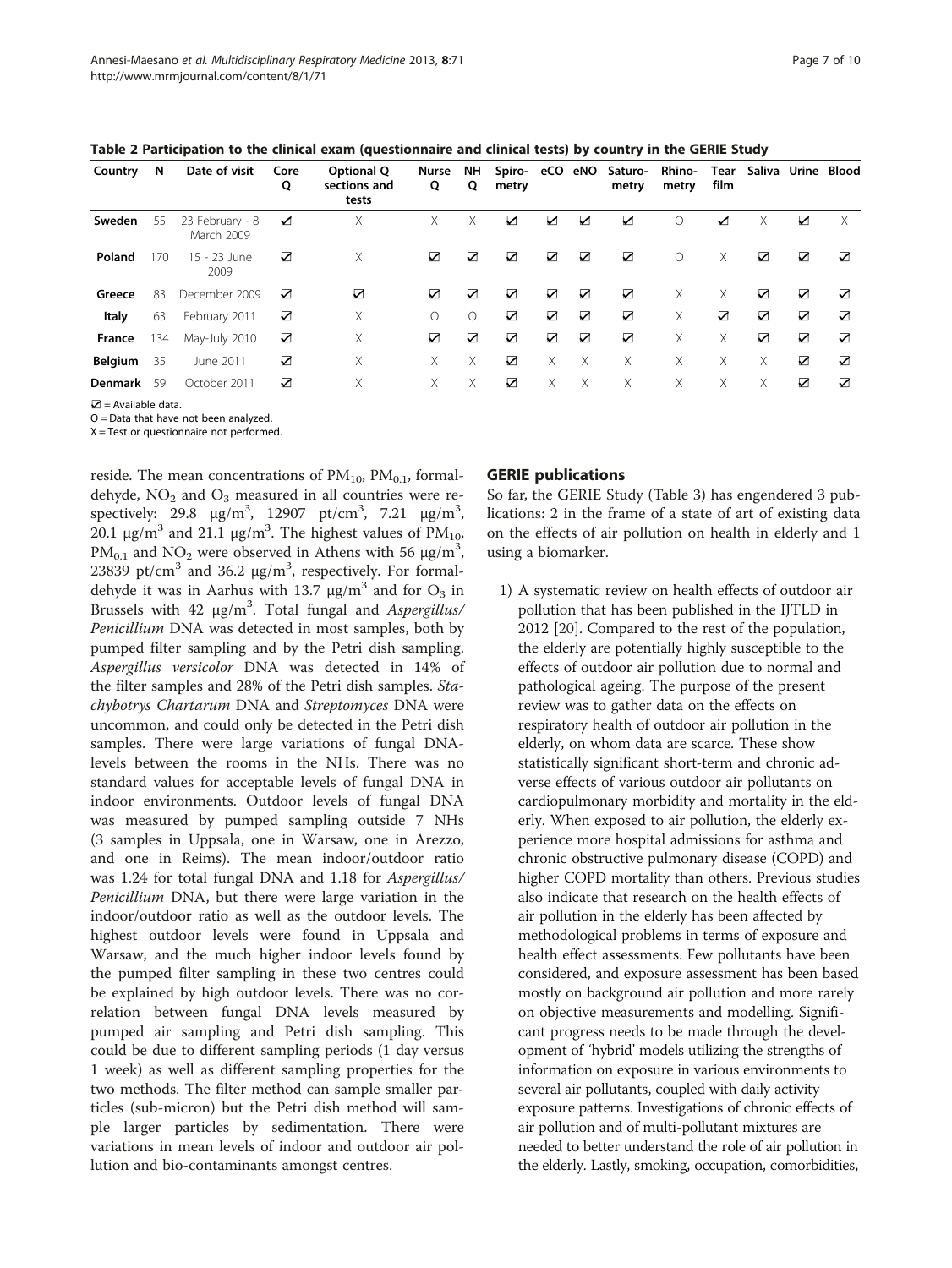#### <span id="page-7-0"></span>Table 3 GERIE Study Consortium

France Epidemiology of Allergic and Respiratory Diseases Department, UMR-S U707 INSERM and UPMC-Paris6, Medical School Saint-Antoine, Paris

#### - Dr Isabella Annesi-Maesano,

Project Co-ordinator, in charge of the overall project management in cooperation with University "Pierre et Marie Curie" (UPMC).

- Dr Jean-François Bertholon
- Dr Malek Bentayeb
- Soutrik Banerjee
- Cécile Billionnet
- Franck Vibert

Service de Pneumologie, CHU Reims, Reims

- Dr François Lavaud
- Belgium Unit of Toxicology, Catholic University of Louvain, Louvain

# - Prof Alfred Bernard

- Xavier Dumont
- Denmark Dept Environmental & Occupational Med Institute of Public Health University of Aarhus, Aarhus

#### - Prof Torben Sigsgaard

#### - Gitte Juel Holst

**Greece** Asthma Center Pulmonary and Critical Care Department, Athens University. Greece

#### - Prof Gratziou Cristina-Georgia

- Dr Kostas Eleftheriou
- Italy Servizio di Pneumologia, Università degli Studi di Siena, Siena

#### - Dr Piersante Sestini

Unità di Epidemiologia Ambientale Polmonare (Pulmonary Environmental Epidemiology Unit), Istituto di Fisiologia Clinica CNR (CNR Institute of Clinical Physiology), Pisa

- Prof Giovanni Viegi
- Sonia Cerrai

#### - Giuseppe Sarno

**Sweden** Department of Medical Sciences/Occupational and Environmental Medicine, Uppsala University, University Hospital

#### - Prof Dan Norback

#### - Prof Gunilla Wieslander

**Poland** National Research Institute of Tuberculosis and Lung DiseasesPlocka 26, Warsaw

#### - Prof Jan Zielinski

- Dr Jacek Nasilowski

treatment and the neighbourhood context should be considered as confounders or modifiers of such a role. In this context, the underlying biological, physiological and toxicological mechanisms need to be explored to better understand the phenomenon through a multidisciplinary approach

- 2) A systematic review on health effects of indoor air pollution published in J. Environ. Sci. Health, Part A in 2013 [\[21](#page-9-0)]. The purpose of this review was to summarize current knowledge on adverse respiratory effects of indoor air pollution in individuals aged over 65 years, by presenting existing epidemiological evidence. Data on respiratory effects of indoor air pollution in elderly were scanty. Most of them showed significant relationships between exposure to various indoor air pollutants and various short-term and long-term respiratory health outcomes such as wheezing, breathlessness, cough, phlegm, asthma, COPD, lung cancer and more rarely lung function decline. The most consistent relationship is found between chronic obstructive pulmonary disease (COPD) and environmental tobacco smoke (ETS). Data for other air pollutants are sparse. Further studies in the elderly population are needed in order to define causal relationships between exposures to indoor air pollution and underlying mechanisms in this sub-population.
- 3) A significant link between urinary cadmium and age and urinary proteins [\[22](#page-9-0)]. At low Cd exposure levels, U-Cd and age are associated through nonlinear and nonmonotonic relationships that appear to be driven mainly by recent Cd intake and physiological variations in the excretion of creatinine and proteins. Cadmium is a marker of exposure to passive smoking and in addition due to its toxicity is related to various health effects.

Forthcoming results from the GERIE include:

- 1) the knowledge of potential health hazards to which elderly people are exposed in NHs, due to exposure to thermal conditions and to the presence of air pollutants;
- 2) standardized data on NH across Europe;
- 3) in the long term whenever possible, the provision of data of utility in the implementation of indoor air quality guidelines in NHs.

#### **Discussion**

Although an important goal is that each generation have better health among its older adults than preceding generations, age-related increases in the prevalence of chronic diseases and injuries or their sequelae are not expected to disappear. Older adults will continue to experience more chronic conditions than younger persons, experience more activity limitations and disability related to chronic disease, use more health-care resources because of chronic diseases, and have multiple chronic conditions (comorbidities) among the oldest of the elderly. It has been suggested that air pollution could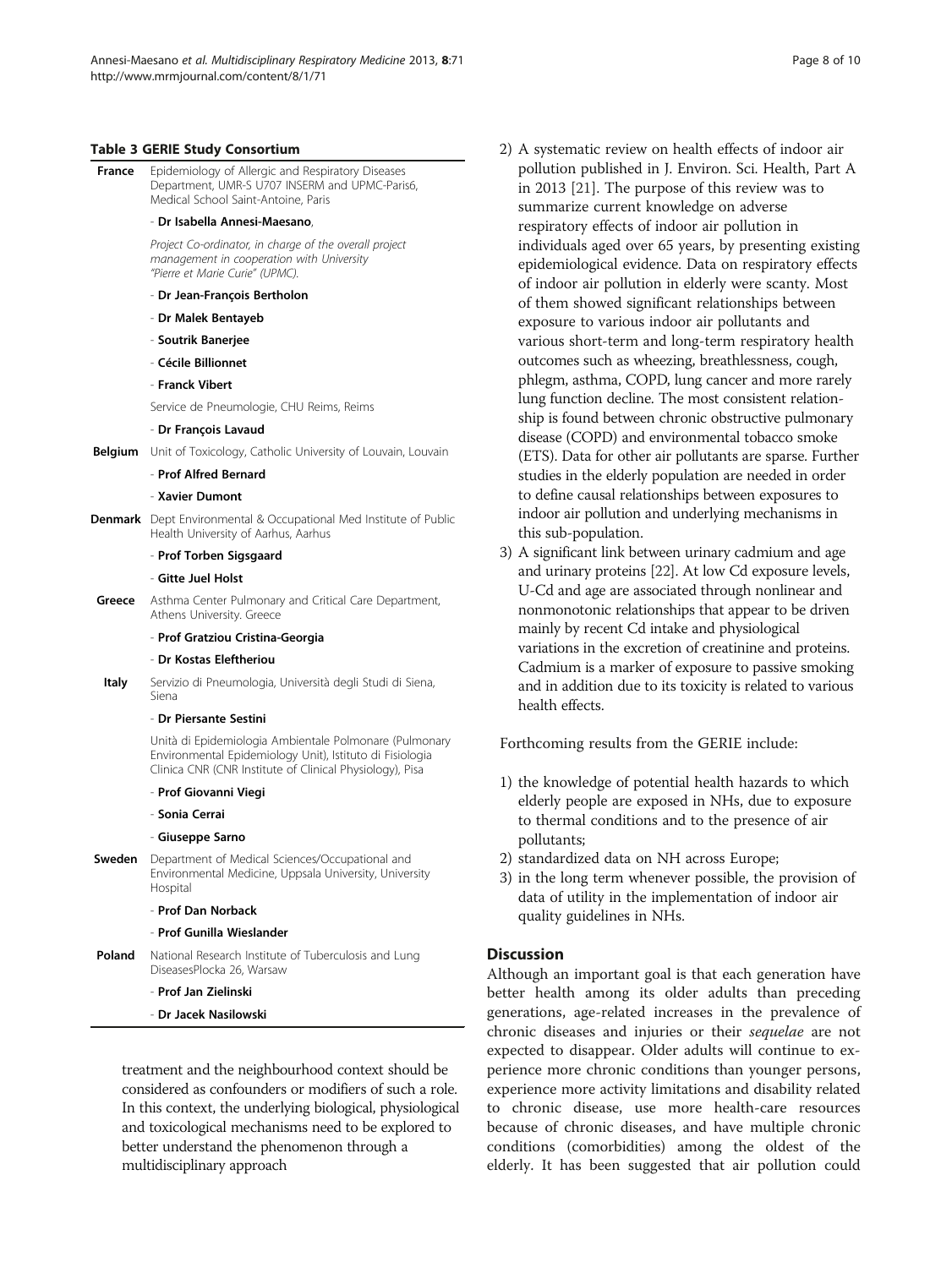precipitate health status in elderly people because of their frailty.

Thereafter the justification for conducting GERIE is both societal and scientific.

- Europe's population is getting older (the greying for Europe).
	- By 2030, the EU will have 34.7 million citizens aged over 80 (compared to 18.8 million today) and the baby-boomer generation become senior citizens ([http://ec.europa.eu/employment\\_social/news/2005/](http://ec.europa.eu/employment_social/news/2005/mar/demog_gp_en.html) [mar/demog\\_gp\\_en.html](http://ec.europa.eu/employment_social/news/2005/mar/demog_gp_en.html)). The impact on the whole of society of such demographic changes in terms of health and economic costs could be reduced by improving health status and quality of life of the elderly. One way to obtain it is through the prevention of the exposure to the contaminants that in elderly people are responsible for severe morbidity as well as for mortality. This passes through the assessment of exposure and of the burden associated to prolonged exposure to contaminants in elderly populations.
- The knowledge on adverse effects of air pollution in elderly is scanty.

Sparse population data indicate an ongoing threat to the health of the elderly population as the elderly appear to be particularly susceptible to air pollution [\[1-5,13-18,20,21](#page-9-0)]. However, the extent of the impact of air pollution in elderly is not exhaustively assessed. Similarly, the basis of the increased sensitivity in elderly is not known but it is likely that it is linked to age-related impaired function of the lung and deteriorated health status. These phenomena are influenced by a number of factors, both individual and environmental. Furthermore, elderly people spend most of their time indoors where the concentrations of several pollutants can be many times higher than outdoors and they are therefore at increased risk of being exposed to indoor air pollutants compared to the rest of the population [\[23\]](#page-9-0). Although at low concentrations, indoor air pollutants present in NHs may have important biological impact on the health of elderly living there permanently because of the long exposure periods. Also, NHs present extremely high concentrations of disinfectants, cleaning products and bio-contaminants, such viruses and bacteria, due to the conditions of confinement found there. As a consequence, elderly living permanently in NH constitutes a valid model for the study of the effects of air pollutants. Furthermore, there are still few studies having related biomarkers to indoor air pollution [\[24,25](#page-9-0)]. A variety of mediators are involved in the host response to air particles, and several cytokines and inflammatory mediators have been proposed as markers of mucosal damage and inflammation, including TNF, GM-CSF interleukin 1, 4, 6, 8, cationic protein, nitric oxide and other substances.

Informative samples were obtained non-invasively using exhaled NO. New techniques for the multiplex analysis of several cytokines on the same sample have been recently developed and have been used for analysis of breath condensate in patients with respiratory diseases, but they have not used yet to characterize the response to pollutants in the serum. Among clinical measurements, tear film stability and acoustic rhinometry are simple non-invasive methods which may be used in children to evaluate respectively ocular and nasal irritation. To our knowledge, the GERIE study is the first to investigate these relationships in elderly persons. GERIE is the first study to use different sources of information in relation to adverse health reactions of environmental hazards in older adults. It will contribute to a better knowledge of the role of biomarkers in the assessment of the role of atmospheric pollution.

Lastly, the GERIE study will deal with the multipollutant issue. At present, at the EU level there is not a general recommended approach to conduct the risk assessment for chemical mixtures or for combined effects due to concomitant exposure to different chemicals through different routes. Due to the complexity of indoor air pollution and its variability with time, estimation of risk associated with exposure to the complex mixture as such and the generalization of the obtained results is debated. The GERIE study will focus this need. The chemical mixtures or combined effects will be characterized using statistical methods and modelling that have been developed in this respect [\[26](#page-9-0)].

#### Competing interests

The authors declare that they have no competing interests.

#### Authors' contributions

IAM, DN, JZ, AB, CG, TS, PS, and GV: Equal contributors of the manuscript. IAM: Study design, Project Coordinator, Significant contributor to written manuscript. All authors read and approved the final manuscript.

#### Acknowledgements

We are indebted to the participants of the GERIE Study as well as to the health professionals in the NHs and the authorities from which they depend. PhD Malek Bentayeb, MSc Moran Guo, associate professor Xin Zang, PhD student Sie Sie Siew, and Franck Vibert that all participated in the NH measurements. The Geriatric study in Europe on health effects of air quality in NHs has been funded by European DG-SANCO (Contract n° 2006343 of European DG-SANCO) and French Agency for Environment and Energy Management (ADEME, France) (Contract n° 08 62 C 0076).

#### Author details

<sup>1</sup>INSERM, U 707: EPAR, Paris, France. <sup>2</sup>Université Pierre et Marie Curie -Sorbonne Univiversités, UMR S 707: EPAR, Paris, France. <sup>3</sup>Departments of Medical Science, Occupational and Environmental Medicine, University Hospital, Uppsala University, Uppsala, Sweden. <sup>4</sup>2nd Department of Respiratory Medicine, National Research Institute of Tuberculosis and Lung Diseases Warsaw, Warsaw, Poland. <sup>5</sup>Department of Public Health, Catholic University of Louvain, Brussels, Belgium. <sup>6</sup>Asthma Centre Pulmonary and critical care Department, Athens University, Athens, Greece. <sup>7</sup>Sect of Environment Occupation & Health Department of Public Health, Aarhus University, Aarhus, Denmark. <sup>8</sup>Institute of Respiratory Diseases, Viale Bracci, Siena, Italy. <sup>9</sup>Pulmonary Environmental Epidemiology Unit, CNR Institute of